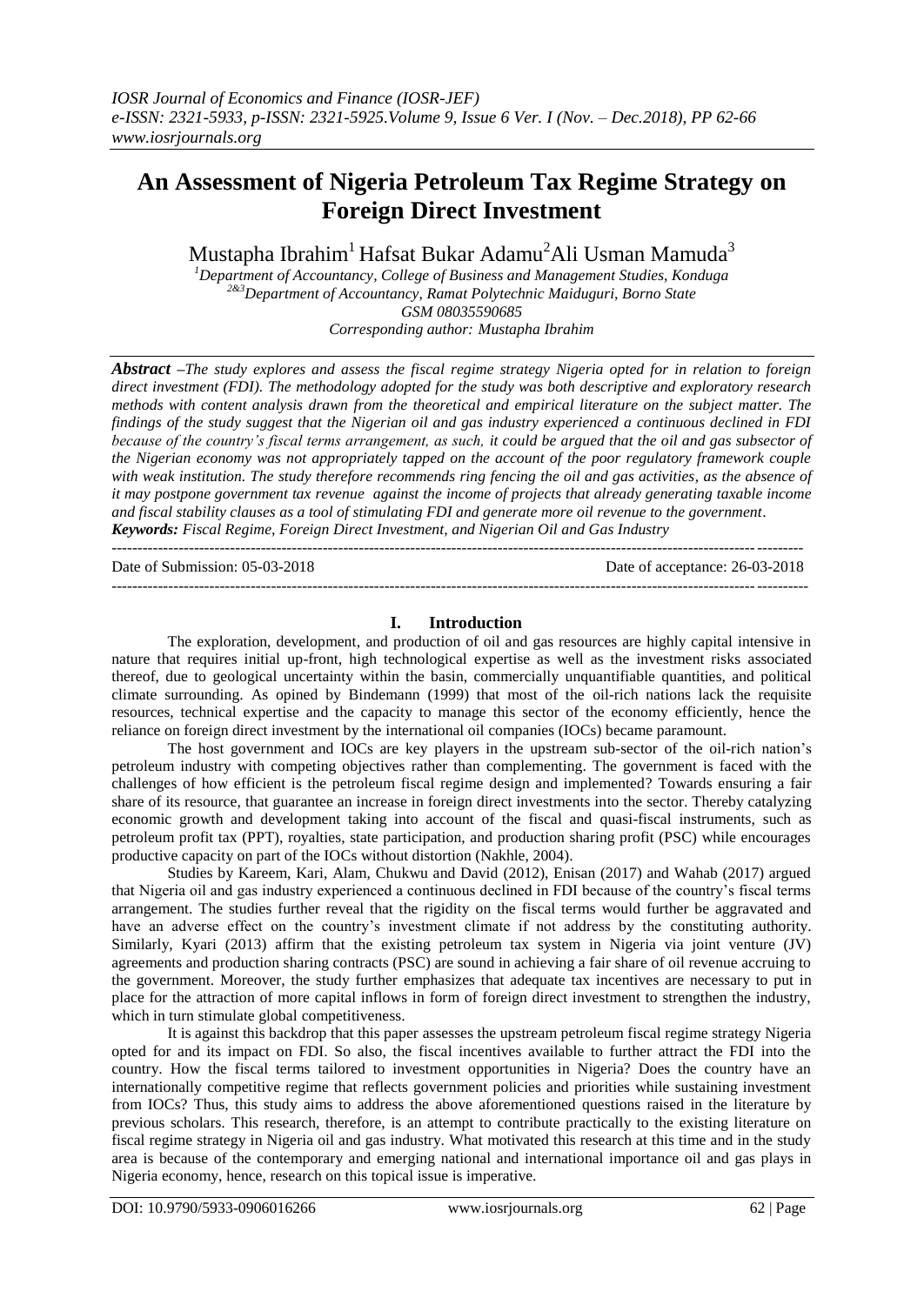The study is both theoretically and empirically significant. Theoretically, the findings would serve an instrument for Nigerian government to embark upon administrative reforms to incorporate policies that would attract more FDI into the country's oil and gas subsector while maintaining globally competitive fiscal regime that would attract more revenue generation. Empirically, the study would have a significant contribution to the body of knowledge by bridging the gaps identified in the field through knowledge-based study especially for the researchers, students and academicians and would open up a new area for further study.

# **II. Literature Review**

## **2.1. The Concept of Petroluem Tax Regime**

The terminologies petroleum tax regime and fiscal regime are used interchangeably within the context of this study and it refers to the various taxes that are imposed by a particular oil-rich nation in a specific period. The design and administration of the fiscal regime will determine how the potential wealth are being shared between an oil-rich nation being the owner of the resource and the investor, the provider of capital, technology, and expertise. A country's petroleum fiscal regime constitutes one of several fiscal and quasi-fiscal instruments such as royalty, income tax, special resource rents and their like. Thus, fiscal terms plays a vital role in shaping perceptions of an oil and gas basin's competitiveness (IMF, 2011).

## **2.2 An Overview of Nigeria Petroleum Fiscal Regime Strategy**

As claimed by the Nigerian National Petroleum Corporation (NNPC) that Nigeria government in its quest for more capital inflow from IOCs in form of FDI has always anticipated the global oil and gas industry by ensuring a dynamic approach to drawing up rules and fiscal regimes which make the industry one of the most competitive and investors' friendly throughout the world. The country has a road map plan to stimulate FDI which was design in 1991 as revised in 2000, a Memorandum of Understanding (MOU) was signed between the NNPC, representing the Federal Government of Nigeria on one hand and the Operation Companies (OPCOS) such as Shell, Mobil, Chevron, Agip, Elf, and Pan Ocean on the other (NIPIMS, 2010).

The intention of government then was to attract more investments than that already made. Accordingly, major policy shift encountered while ensuring company maintains a minimum profit margin of \$2.30/bbl; after tax and royalties on the company's equity crude. Thus, the companies were encouraged to embark on bullish exploration activities, which enable Nigeria's crude oil reserves to move from 18.0 billion barrels to 22billion barrels in 1992, barely a year after the policy decision be taken (NNPC, 2009).

## **2.3 Nigeria Petroleum Fiscal Arrangements**

Nigeria like other oil rich-nations adopts dynamic fiscal regimes, which comprise four different types of petroleum arrangements operating within the oil and gas subsector of the economy. This arrangement preserves the Contractual framework within which the Nigerian National Petroleum Corporation on behalf of the Nigerian government and the Multinational oil companies conduct Petroleum Operations in Nigeria. The Petroleum Arrangement includes Joint Operating Agreement (JOA), Production Sharing Contract (PSC), Service Contract (SC), and Memorandum of Understanding (MOU) as the nation opened new Frontier areas such as the Inland basins and Deep/ Ultra Deep Waters (NIPIMS, 2010).

## **2.3.1 Joint Operating Agreements (JOA)**

According to CBN 2013 bulleting, the joint operating agreements sets the guidelines or modalities for running the operations between the NNPC and the JVC as contained in the revised 2000 MOU. Some of the highlight contained therein includes;

- i. To encourage unit cost efficiency, a tax inversion rate of 35% is applicable.
- ii. The guaranteed notional margin of \$2.50/ bbl, after Tax and Royalty to the company in its equity crude and a minimum of \$1.25/ bbl after tax and Royalty on the NNPC Crude which it lifts under the MOU.
- iii. The minimum guaranteed notional margin is premised on the fact that the Technical Cost (TC) of operations is not more than the notional fiscal technical cost, which is present \$4.00/ bbl.

If in any one calendar year, a company's Capital Investment Cost (T2) exceeds \$2.00/ bbl on average, the minimum guaranteed notional margin hall to be increased to \$2.70/ bbl for the company's equity crude and \$1.35/bbl for NNPC's equity crude.

## **2.3.2 The Production Sharing Contract (PSC)**

The PSC is today the toast of Nigerian Petroleum industry. It is an agreement born in response to the funding challenge faced by the old JV arrangement as well as the desire of the Nigerian government to open up the sector for more FDI. The PSC arrangement governs the understanding between the NNPC and all new participants in the new inland deep & ultra-deep-water acreages. Currently, Statoil, Snepco, Esso, Elf, Nigerian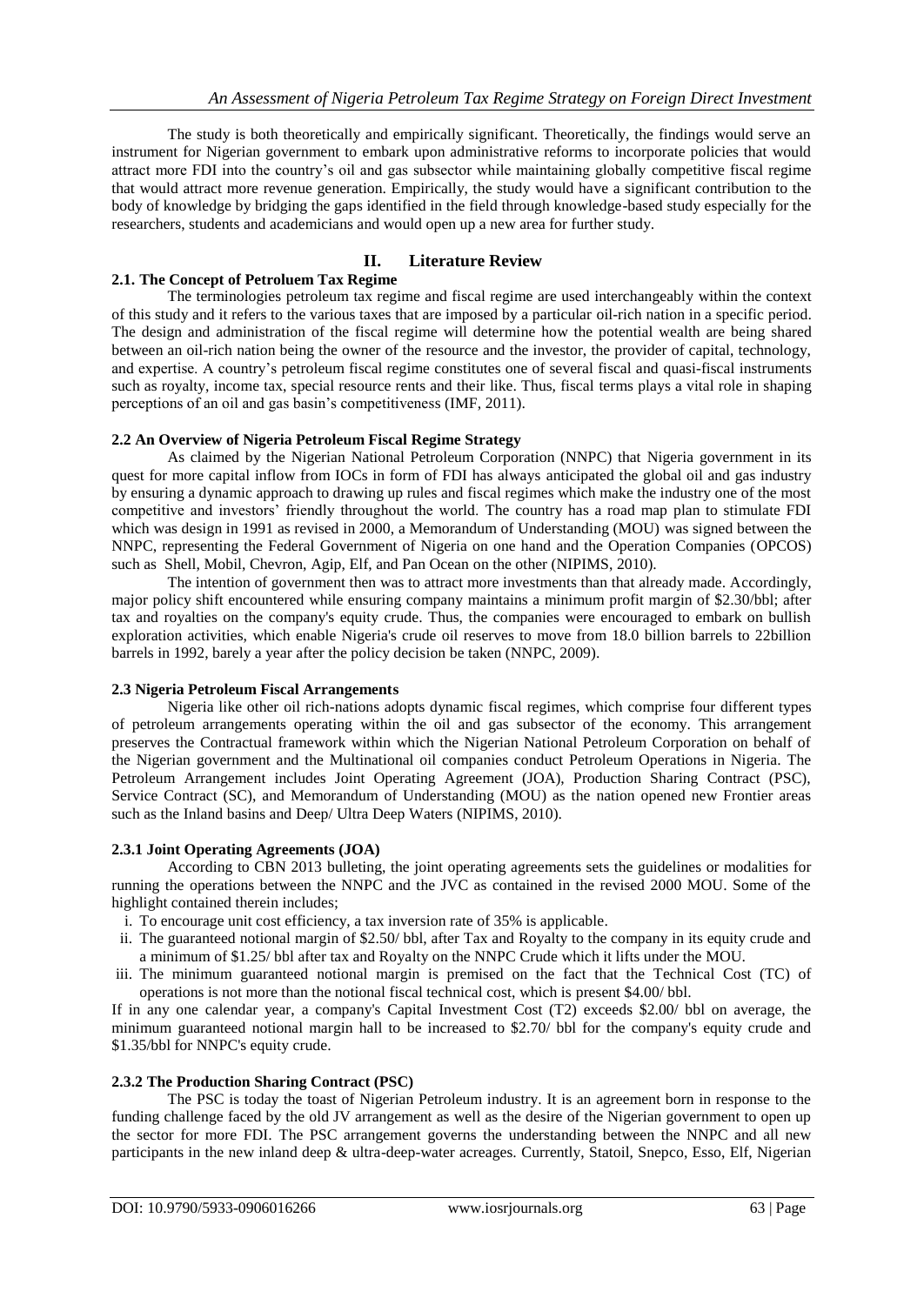Agip Exploration Limited, Addax, Conoco and Petrobras, Star Deep Water, Chevron, Oranto Philips is operating the PSC in the country. Accordingly, CBN (2013) bulleting established that its main features are:

- i. The contractor bears all costs of exploration and production without such costs being reimbursable if no finding is made in the acreage.
- ii. Cost is recoverable with crude oil in the event of the commercial find, with provisions made for.
- iii. Tax Oil: This is to offset actual Tax, Royalty and Concession Rental due and payable /deductible in full in the year.
- iv. Cost Oil: To reimburse the contractor for capital investments and operating costs.
- v. Profit Oil: The balance after deduction of Tax Oil and Cost Oil, which is been shared between the NNPC and the contractor in an agreed proportion.

#### **2.3.3 The Service Contract (SC)**

Under the SC arrangement, only Agip Energy and Natural Resources (AENR) operate the SC in Nigeria, under the scheme, the OPL title is held by the NNPC. The operator is designated the Service Contractor and he provides all the funds required for exploration and production works, a feature which this arrangement shares with the PSC. In the event of a commercial find, Contractor's costs is recouped in line with procedures enunciated in the contract. One major difference between the SC and PSC is that SC covers only the OPL, the PSC may span two or more OPLs at a time (NIPIMS, 2010).

Consequently, the SC covers a fixed period of five years and should the results of the efforts in no commercial discovery, the contract automatically terminates. Under the SC, exploration, and development costs are been paid in installments over a period and the contractor has no title to the crude oil produced, although he may be allowed the option to accept reimbursement and remuneration in oil. As an incentive for the risk taken, the contractor has the first option to purchase a certain fixed quantity of crude oil produced from the SC area (NIPIMS, 2010). The graphical presented is given below in fig.1

#### **2.4 Fiscal Incentives in Nigeria Oil and Gas Industry**

Incentives have become increasingly recognized globally, as most countries of the world, irrespective of emerging or developing economy, now employ a wide variety of incentives in pursuing their economic goals. Fiscal incentives have become an important element of economic policy stimulation used to attract domestic and foreign investment. Fiscal incentives comprised tax and non-tax incentives. While tax incentives provide indirect support to investors in the form of tax breaks, access to subsidized credit and lower customs tariffs among others, non-tax incentives offer direct support to investors in the form of construction and rehabilitation of infrastructure and facilities (CBN, 2013).





Source; Authors' compilation (2018)

#### **2.4 Empirical Evidence**

The alignment of the interests of government and that of IOCs is a key to petroleum tax regime, as buttress from studies by Osmundsen (2005), Nakhle (2008), Broadway and Keen (2008), Lukman (2010), Ogbonna (2012) and Nakhle (2015) who conclusively averred that a good number of the oil-rich nations such as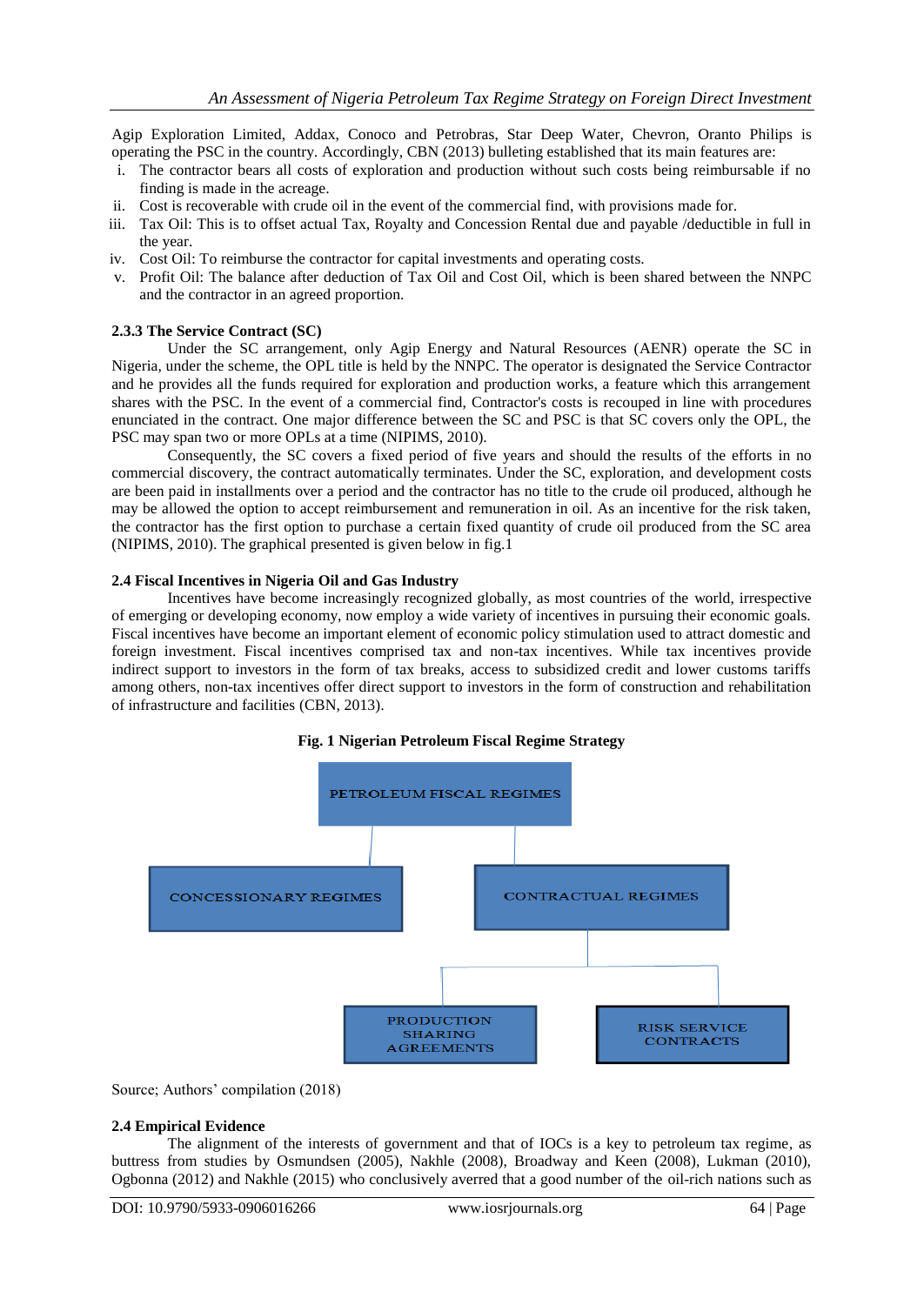Lebanon, Cyprus, UK among other oil rich nations at one point in time adopted different fiscal regime with distinctive features, that are mutually beneficial to host government and the IOCs. Thus, it could argued that there is no uniformity in terms of the appropriate fiscal regime in the world as suggested in the literature, this is because the prevailing circumstances facing a state may differ from one another. However, Bird and Zolt (2003)established that what is an appropriate fiscal regime for any country is determined by its circumstances, needs and objectives and as such a country's tax regime should be determined by taking into consideration its economic structure, tax administration capacity, public service needs, and many other factors.

According to Enisan (2017), the trend analysis of capital inflows into the country shows that the oil and gas sub-sector of the Nigerian economy received the highest share of inward FDI in the 70s but the percentage share for the subsector declined in the 80s and early 90s. It, however, increased tremendously in the late 1990s and early 2000s, which account for about 22 percent from 2005 through 2012. Thus, this shows that the country's oil and gas industry was not well been tapped.

Kareem et al. (2012) asserted that UNCTAD World investment report in 2007 reveal that FDI inflow to West Africa has dominated by inflow to Nigeria, which received 70% of the sub-regional total inflow and 11% of the African's total inflow. Interestingly, Nigeria oil and gas sector received 90% of the FDI.

# **III. Methodology**

The paper adapted both descriptive and exploratory research methods with analytical presentation drawn from the theoretical and empirical literature on the subject matter.

# **IV. Discuss of Findings**

From the fiscal regime point of view, the findings of the study suggest that the oil and gas subsector of the Nigeria economy has not appropriately tapped on the account of poor regulatory framework couple with weak institution. This concur with previous studies by Wahab (2017), and CBN (2013) who argued that Nigeria fiscal regime strategy was not globally competitive as a result of the country's unfavorable political climate, weak macroeconomic environment and weak monitoring institution which invariably discourage foreign direct investment.

The study also posits that the current petroleum industrial bill (PIB), which declined assent by the president if approved, would further aggravate the situation as claim by other stakeholders in the upstream subsector of the oil and gas industry. This is in consistent with the findings of CBN bulleting 2013 that the implementation of the fiscal incentives is not attractive and if the PIB pass in its current form may not be revolutionary as expected.

## **V. Conclusion And Recommendations For Policy**

In this study, we explored and assessed the fiscal terms Nigeria opted for in relation to FDI and it was found that the country adopted multi facet fiscal terms for its oil and gas industry such as PSC, JV and SC. The study also identified two major fiscal incentives in pursuing the country's economic goals, which become an important element of economic policy stimulation used to attract both domestic and foreign investors. Fiscal incentives comprised of tax and non-tax. While tax incentives aim to provide indirect support to investors in form of tax breaks, access to subsidized credit facilities, lower customs tariffs among others, non-tax incentives offer direct support to stimulate investors in the form of public utilities such as construction and rehabilitation of infrastructural facilities to easy the cost of doing business in Nigeria.

In our concluding remarks, we argued that the multiple fiscal terms might have deterrent effects on revenue accruing to the government because of the weak macroeconomic environment couple with weak institution, which invariably discourages FDI. As such, we hold the opinion that the oil and gas subsector of the Nigerian economy was not globally competitive. In addition, poor regulatory framework could also be a contributing factor.

From the lesson discovered in this study, it is apparently clear to mention that maintaining a feasible and effective fiscal terms arrangement could be a cardinal principle towards striking a balance between the interest of Nigerian government and that of the IOCs via FDI. To ensure this, we recommend the establishment of frameworks that are consistent to spurring the international competitiveness of the oil and gas industry, which in return greatly enhanced revitalization of the economy in a larger scale. Thus, the study recommends the ring fencing oil and gas activities as the absence of it may postpone government tax revenue because a company that undertakes a series of projects would deduct both exploration and development cost from each new project against the income of projects that already generating taxable income.

The study, further recommend the establishment of fiscal stability clauses, as this mechanism mitigate risks and enjoined optimum returns to the investors. Finally, the country needs to invest heavily on security and provide infrastructural base that will help regain back investors' confidence.